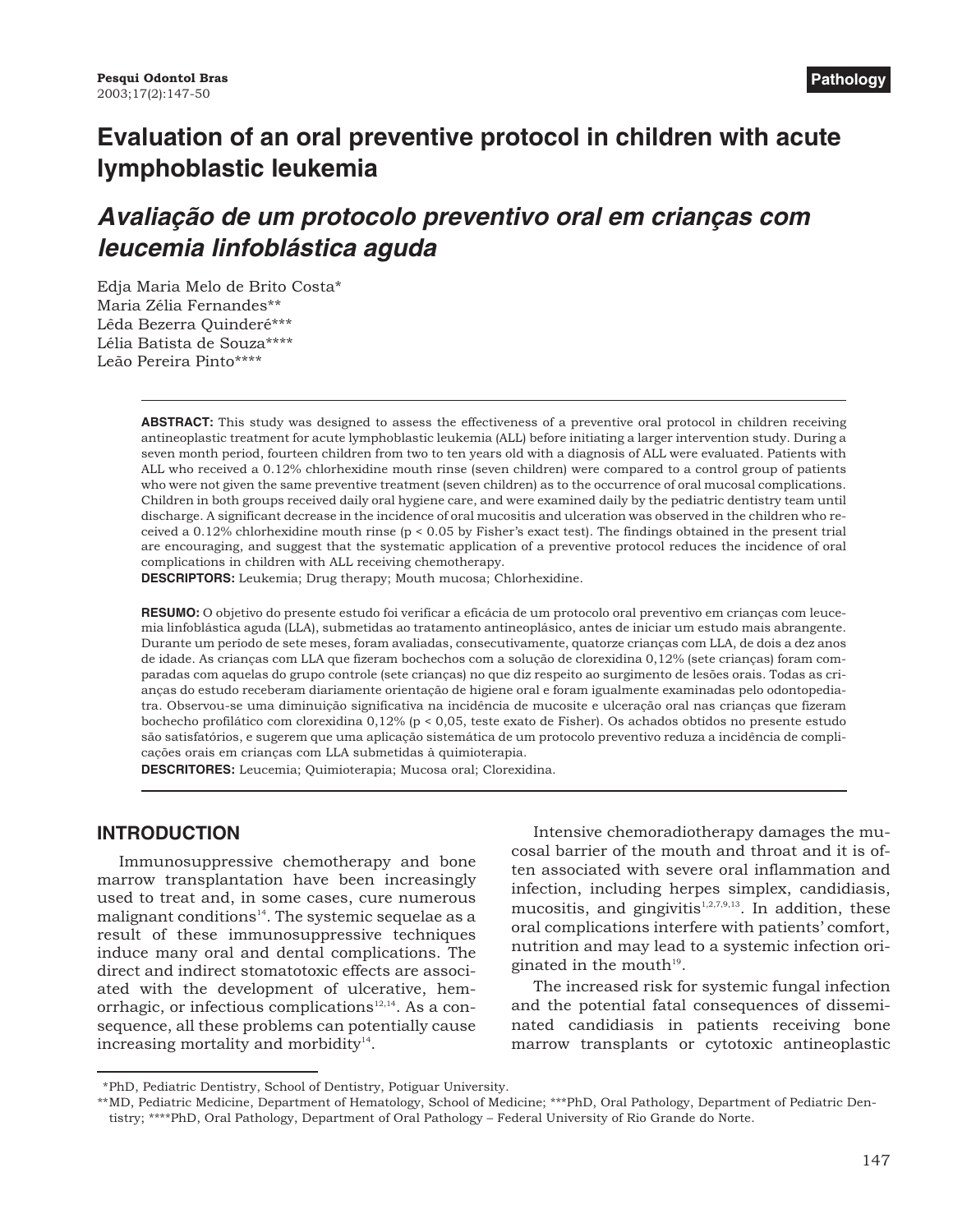Costa EMM de B, Fernandes MZ, Quinderé LB, Souza LB de, Pinto LP. Evaluation of an oral preventive protocol in children with acute lymphoblastic leukemia. Pesqui Odontol Bras 2003;17(2):147-50.

therapy has originated several studies about prophylaxis of candidiasis, mucositis, ulceration, hemorrhage or infection<sup>3,5,7-17,19</sup>.

The oral health *status* of hospitalized children suffering from leukemia or other cancers is generally poor<sup>6</sup>. They should be considered as high risk patients for oral complications, a situation which requires both suitable dentist and medical teams<sup>4,20</sup>. However, in some cases, patients undergoing cytotoxic chemotherapy and radiation therapy often experience severe oral complications during and after treatment despite the supervised oral hygiene and conventional antimicrobial regimens<sup>9</sup>.

A variety of chemical substances has been used for the prevention and treatment of chemotherapy-induced oral complications, such as chlorhexidine<sup>5,7,9,12-14,16</sup>, vitamin  $E^{18}$ , itraconazole<sup>10</sup>, fluconazole $^{\text{s}}$ , oral sucralfate suspension $^{\text{15}}$ , and low energy helium-neon laser<sup>3</sup>.

The chlorhexidine mouthwash has been widely used for the aforementioned purpose. The main reason for the use of this drug is the fact that it represents an antimicrobial compound and an effective topical prophylactic agent against oral mucositis and candidiasis<sup>9</sup>. The relevant literature presents conflicting results with respect to the prophylactic use of chlorhexidine in patients with leukemia or those who have a bone marrow transplant5,7,912-14,16.

The aim of this study was to assess the effectiveness of a preventive oral protocol using chlorhexidine mouthrinses in preventing chemotherapy-induced oral mucosal complications in children receiving intensive chemotherapy for acute lymphoblastic leukemia (ALL) before initiating a wider intervention study.

## **MATERIALS AND METHODS**

Fourteen children, two to ten years of age (mean = 7 years), receiving intensive chemotherapy for treatment of acute lymphoblastic leukemia were evaluated. These children were admitted to the Varela Santiago Hospital Service, Natal, Rio Grande do Norte, Brazil. They received an identical intensive chemotherapy regimen for a six-week period. The intensive therapy consisted of 6-mercaptopurine (an oral dose of 50 mg/m<sup>2</sup>/day during six weeks), methotrexate (an intravenous dose of  $2 \text{ mg/m}^2$  in continuous infusion for 24 hours on days 1, 15, 30 and 45), leucovorin (an oral dose of  $15 \text{ mg/m}^2$  four times per day, on days 2, 3, 16, 17, 31, 32, 46 and 47) and MADIT intrathecal (a combination of methotrexate 12 mg + cytosine arabi-

No children had any clinical signs of oral or esophageal candidiasis nor any other oral complications on the mucosa before initiating the preventive oral protocol and the intensive chemotherapy. The chemotherapy regimen employed for the intensive period was identical in all patients. Younger children were included in the control group.

The preventive oral protocol was performed during the intensive period of the chemotherapy. It started at least one day before initiating the intensive chemotherapy and ended ten days after the end of this period, with an average length of eight weeks. In the experimental group, seven patients received a daily preventive protocol consisting of an oral hygiene care, including twice a day (in the morning and in the evening) teeth brushing, supervised by guardians, parents and/or dentist, and mouthrinses with a non-alcoholic solution of 0.12% chlorhexidine (Ao Pharmacêutico, Natal, RN, Brazil). The seven children of the control group received a daily oral hygiene care, including twice a day (in the morning and in the evening) supervised brushing and mouthrinses with a placebo mouthwash. Both groups were then similarly evaluated daily by the same pediatric dentist for oral mucosal complications during the intravenous and intrathecal drug administration of the intensive therapy.

#### **Statistical analysis**

The data were analyzed statistically by means of Fisher's exact test. A p value  $< 0.05$  was considered significant.

## **RESULTS**

During the experimental period all the children maintained good oral hygiene. A significant decrease in the incidence of mucositis and ulceration in the children who received the preventive oral protocol using 0.12% chlorhexidine mouthrinses was observed (p < 0.05; Fisher's exact test). One children (14.3%) of the experimental group and five (71.4%) of the control group developed oral mucositis and ulceration (Figures 1 and 2). No other oral mucosa complication was observed. Mucositis developed between two and four days after the initial administration of the intravenous dose of metho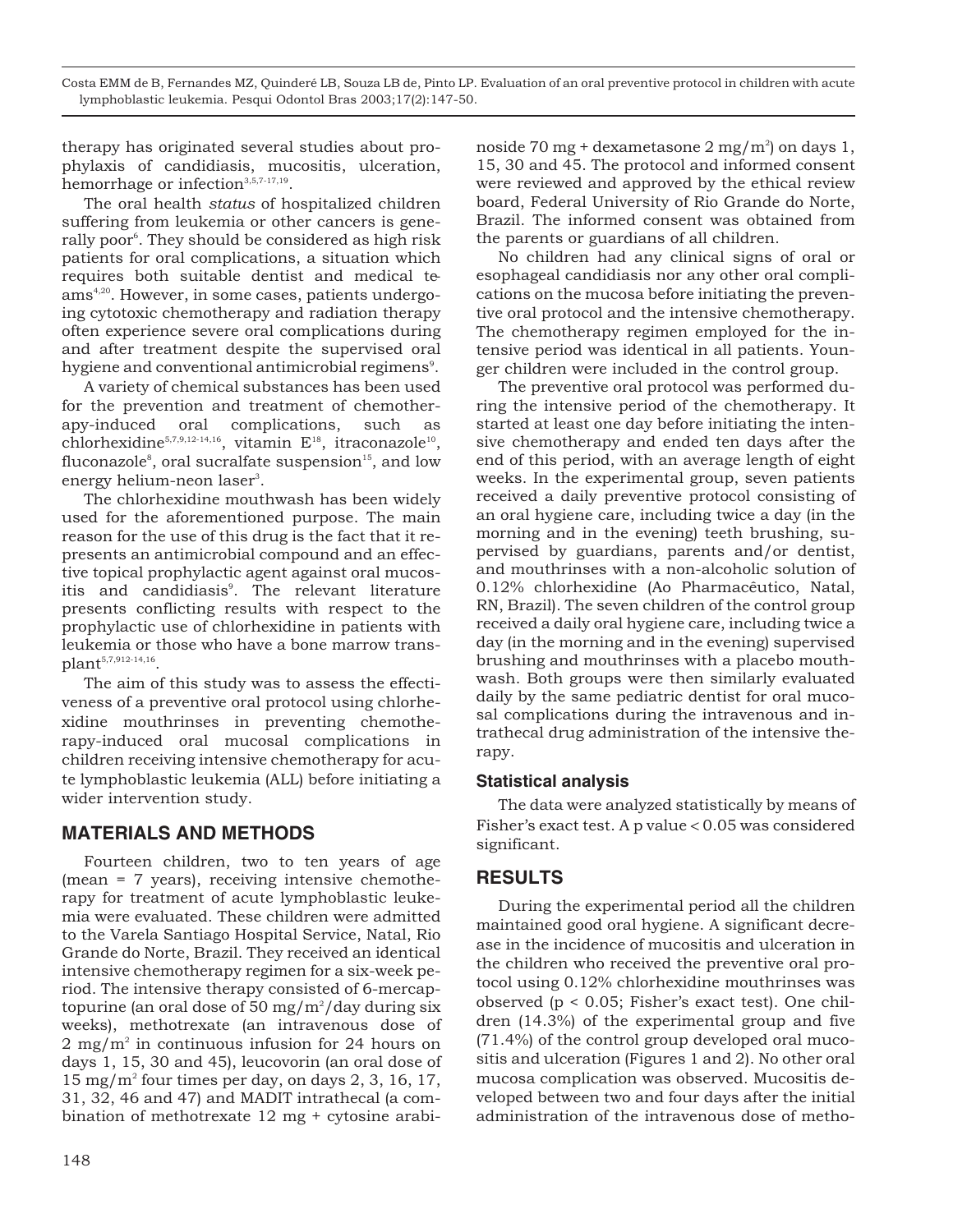Costa EMM de B, Fernandes MZ, Quinderé LB, Souza LB de, Pinto LP. Evaluation of an oral preventive protocol in children with acute lymphoblastic leukemia. Pesqui Odontol Bras 2003;17(2):147-50.



**FIGURE 1 -** Mucositis and ulceration in the labial mucosa. Five days after initial administration of intravenous dose of methotrexate.



**FIGURE 2 -** Ulceration in the labial mucosa. Six days after initial administration of intravenous dose of methotrexate.

trexate, and this was more frequent on the labial and buccal mucosa. The average durations of mucositis and ulceration was ten and sixteen days, respectively. The severity of the oral lesions and their duration in the child who received chlorhexidine mouthrinses were lesser compared to the control group. No toxicity was observed in this study. Only the child who developed mucositis in the experimental group reported a burning sensation in the mouth associated with the chlorhexidine mouthwash.

## **DISCUSSION**

The results of this study confirm previous studies regarding the usefulness of a preventive oral protocol using a chlorhexidine mouthrinse for the prevention of chemotherapy-induced oral complications, including oral mucositis and *Candida* infections, in children with leukemia receiving intensive chemotherapy $9,12-14,16$ .

In the present study, children who were submitted to a preventive oral protocol including a chlorhexidine mouthwash exhibited fewer mucositis lesions. Only one (14.3%) of the seven children who used chlorhexidine experienced oral mucositis. These findings indicate that oral soft tissue disease associated with chemotherapy can be dramatically reduced if a prophylactic oral protocol is applied in association with the chemotherapy.

Consistent with the findings of Ferretti *et al*. 9 (1987) the preventive oral protocol using chlorhexidine mouthrinses can reduce both the incidence and the severity of oral lesions in children suffering from leukemia receiving chemotherapy. In addition to its value in protecting severely immunocompromised patients from oral mucosa complications, chlorhexidine also offers a therapeutic benefit in the resolution of existing therapyinduced oral soft tissue disease<sup>9</sup>.

In contrast, other studies $5,7$  do not support the use of chlorhexidine mouthrinses for the prevention of mucositis in patients with bone marrow transplantation or with leukemia receiving chemotherapy who are able to maintain good oral hygiene by mechanical means during their illness.

#### **CONCLUSIONS**

The results obtained in this limited number of patients are promising. We support that the preventive oral protocol applied in the present study may be used as an oral complications prophylaxis for children with leukemia who are receiving intensive chemotherapy. Besides, it may be justified to obtain and maintain the best possible oral health in seriously ill patients, because an improvement of the oral conditions may diminish their suffering and prevent the spread of serious infections from the oral cavity. These results have been used to improve the ongoing larger intervention study.

#### **ACKNOWLEDGEMENT**

Financial support for this study was provided by the Conselho Nacional de Desenvolvimento Científico e Tecnológico (CNPq).